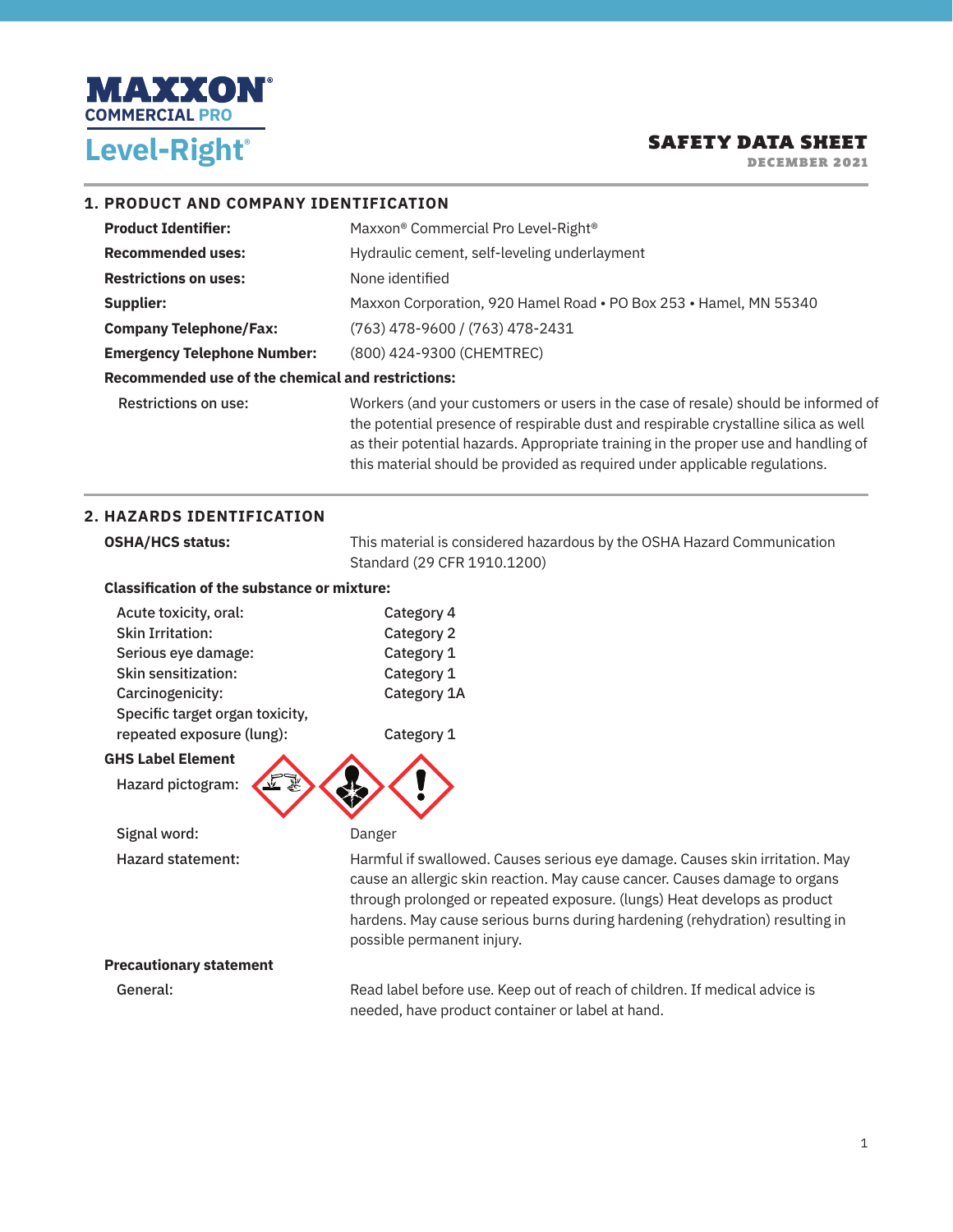

DECEMBER 2021

#### **2. HAZARDS IDENTIFICATION** *Continued*

| <b>Prevention:</b>               | Obtain special instructions before use. Do not handle until all safety precautions<br>have been read and understood. Wear protective gloves. Wear eye or face<br>protection. Wear protective clothing. Do not breathe dust. Do not eat, drink<br>or smoke when using this product. Wash hands thoroughly after handling.<br>Contaminated work clothing must not be allowed out of the workplace. After<br>mixing with water, do not allow prolonged contact with skin until the product<br>has completely hardened and cooled.  |
|----------------------------------|---------------------------------------------------------------------------------------------------------------------------------------------------------------------------------------------------------------------------------------------------------------------------------------------------------------------------------------------------------------------------------------------------------------------------------------------------------------------------------------------------------------------------------|
| Response:                        | Get medical attention if you feel unwell. IF exposed or concerned: Get medical<br>attention. IF SWALLOWED: Call a POISON CENTER or physician if you feel<br>unwell. Rinse mouth. IF ON SKIN: Wash with plenty of soap and water. Wash<br>contaminated clothing before reuse. If skin irritation or rash occurs: Get medical<br>attention. IF IN EYES: Rinse cautiously with water for several minutes. Remove<br>contact lenses, if present and easy to do. Continue rinsing. Immediately call a<br>POISON CENTER or physician. |
| Storage:                         | Keep container tightly closed. Store away from incompatible materials (see<br>Section 10 of the SDS). Protect from moisture.                                                                                                                                                                                                                                                                                                                                                                                                    |
| Disposal:                        | Dispose of contents/container in accordance with local/regional/national/<br>international regulations.                                                                                                                                                                                                                                                                                                                                                                                                                         |
| Hazard(s) not otherwise          |                                                                                                                                                                                                                                                                                                                                                                                                                                                                                                                                 |
| classified (HNOC):               | None known.                                                                                                                                                                                                                                                                                                                                                                                                                                                                                                                     |
| <b>Supplemental information:</b> | None.                                                                                                                                                                                                                                                                                                                                                                                                                                                                                                                           |

#### **3. COMPOSITION/INFORMATION ON INGREDIENTS**

#### **Substances:** Mixture

| <b>CHEMICAL NAME</b>        | $\frac{6}{2}$  | <b>CAS NUMBER</b> |
|-----------------------------|----------------|-------------------|
| Calcium Sulfate Hemihydrate | $≥75 - ≤90$    | 10034-76-1        |
| Cement, portland, chemicals | $\geq 10 - 15$ | 65997-15-1        |
| <b>Crystalline Silica</b>   | $\leq 5$       | 14808-60-7        |

Any concentration shown as a range is to protect confidentiality or is due to batch variation.

**Composition Comments:** Gypsum (calcium sulfate) and Portland cement contain naturally occurring crystalline silica (quartz) which is listed as a lung carcinogen. Products also contains titanium dioxide, which is listed as a possible lung carcinogen. See Section 8 for exposure information.

> There are no additional ingredients present which, within the current knowledge of the supplier and in the concentrations applicable, are classified as hazardous to health or the environment and hence require reporting in this section.

Occupational exposure limits, if available, are listed in Section 8.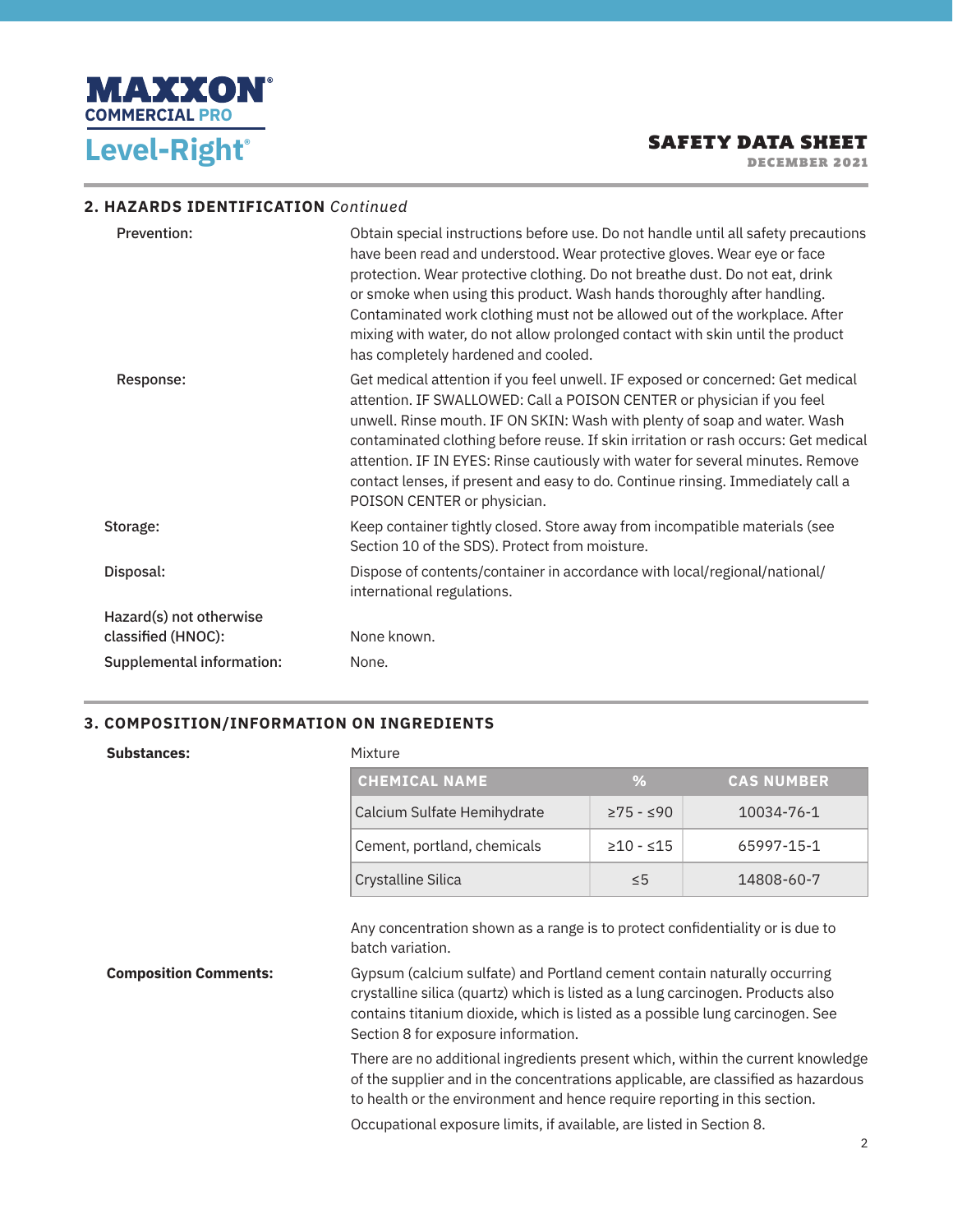

#### SAFETY DATA SHEET DECEMBER 2021

**4. FIRST AID MEASURES Eye Contact: Get medical attention immediately. Call a poison center or physician.** Immediately flush eyes with plenty of water, occasionally lifting the upper and lower eyelids. Check for and remove any contact lenses. Continue to rinse for at least 10 minutes. Chemical burns must be treated promptly by a physician. **Inhalation:** Get medical attention immediately. Call a poison center or physician. Remove victim to fresh air and keep at rest in a position comfortable for breathing. If it is suspected that fumes are still present, the rescuer should wear an appropriate mask or self-contained breathing apparatus. If not breathing, if breathing is irregular or if respiratory arrest occurs, provide artificial respiration or oxygen by trained personnel. It may be dangerous to the person providing aid to give mouth-to-mouth resuscitation. If unconscious, place in recovery position and get medical attention immediately. Maintain an open airway. Loosen tight clothing such as a collar, tie, belt or waistband. If symptoms develop, remove to fresh air. Get medical attention if irritation persists. **Skin Contact: Get medical attention immediately. Call a poison center or physician. Wash** with plenty of soap and water. Remove contaminated clothing and shoes. Wash contaminated clothing thoroughly with water before removing it, or wear gloves. Continue to rinse for at least 10 minutes. Chemical burns must be treated promptly by a physician. In the event of any complaints or symptoms, avoid further exposure. Wash clothing before reuse. Clean shoes thoroughly before reuse. **Ingestion: Get medical attention immediately. Call a poison center or physician. Wash out** mouth with water. Remove dentures if any. Remove victim to fresh air and keep at rest in a position comfortable for breathing. If material has been swallowed and the exposed person is conscious, give small quantities of water to drink. Stop if the exposed person feels sick as vomiting may be dangerous. Do not induce vomiting unless directed to do so by medical personnel. If vomiting occurs, the head should be kept low so that vomit does not enter the lungs. Chemical burns must be treated promptly by a physician. Never give anything by mouth to an unconscious person. If unconscious, place in recovery position and get medical attention immediately. Maintain an open airway. Loosen tight clothing such as a collar, tie, belt or waistband. **Most important symptoms/effects, acute and delayed. Potential acute health effects.** Eye contact: Causes serious eye damage.

Inhalation: Dust may irritate respiratory system. May cause damage to organs through prolonged or repeated exposure by inhalation. Skin Contact: Causes skin irritation. May cause an allergic skin reaction. Skin contact during hardening (rehydration) may slowly develop sufficient heat that may cause severe burns possibly resulting in permanent injury. Do not allow product to harden around any body part or allow continuous, prolonged contact with skin. Handling can cause dry skin.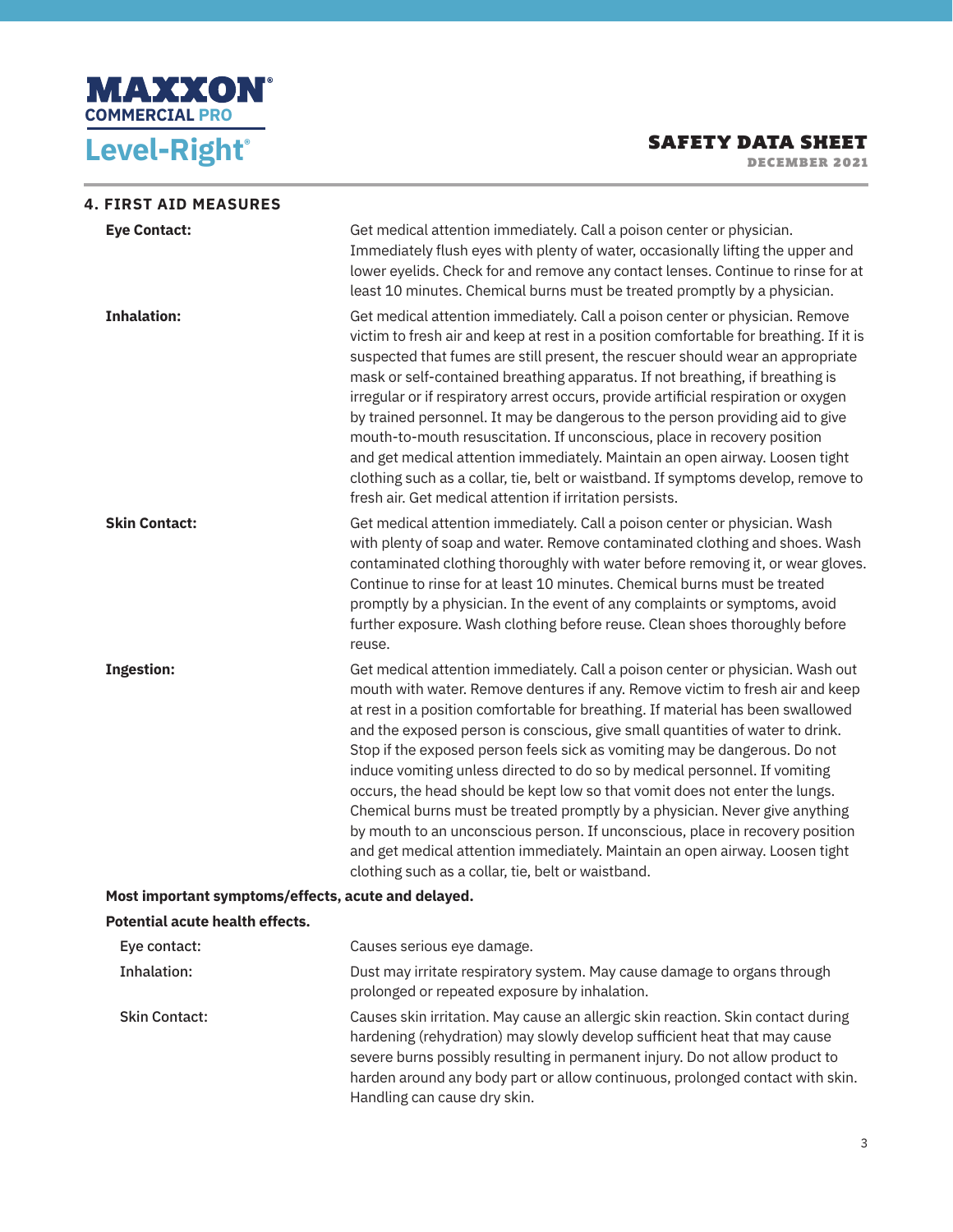

DECEMBER 2021

| <b>4. FIRST AID MEASURES</b>         |                                                                                                                                                                                                                                                                                                                                                                                                               |
|--------------------------------------|---------------------------------------------------------------------------------------------------------------------------------------------------------------------------------------------------------------------------------------------------------------------------------------------------------------------------------------------------------------------------------------------------------------|
| Ingestion:                           | Harmful if swallowed.                                                                                                                                                                                                                                                                                                                                                                                         |
| <b>Over-exposed signs / symptoms</b> |                                                                                                                                                                                                                                                                                                                                                                                                               |
| Eye contact:                         | Adverse symptoms may include the following: pain, watering, redness                                                                                                                                                                                                                                                                                                                                           |
| Inhalation:                          | No specific data.                                                                                                                                                                                                                                                                                                                                                                                             |
| Skin contact:                        | Adverse symptoms may include the following: pain or irritation, redness,<br>blistering may occur.                                                                                                                                                                                                                                                                                                             |
| Ingestion:                           | Adverse symptoms may include the following: stomach pains.                                                                                                                                                                                                                                                                                                                                                    |
|                                      | Indication of immediate medical attention and special treatment needed, if necessary                                                                                                                                                                                                                                                                                                                          |
| <b>Notes to physician:</b>           | Treat symptomatically. Contact poison treatment specialist immediately if large<br>quantities have been ingested or inhaled.                                                                                                                                                                                                                                                                                  |
| <b>Specific treatments:</b>          | No specific treatment.                                                                                                                                                                                                                                                                                                                                                                                        |
| <b>Protection of first-aiders:</b>   | No action shall be taken involving any personal risk or without suitable training.<br>If it is suspected that fumes are still present, the rescuer should wear an<br>appropriate mask or self-contained breathing apparatus. It may be dangerous<br>to the person providing aid to give mouth-to-mouth resuscitation. Wash<br>contaminated clothing thoroughly with water before removing it, or wear gloves. |

#### **5. FIRE FIGHTING MEASURES**

## **Extinguishing Media:** Suitable extinguishing media: Use an extinguishing agent suitable for the surrounding fire. Unsuitable extinguishing media: None known. **Specific hazards arising from the product:** No specific fire or explosion hazard. **Hazardous thermal decomposition products:** Decomposition products may include the following materials: sulfur oxides, metal oxide/oxides. **Special protective equipment and precautions for fire-fighters:** Promptly isolate the scene by removing all persons from the vicinity of the incident if there is a fire. No action shall be taken involving any personal risk or without suitable training. **Special protective equipment for fire-fighters:** Fire-fighters should wear appropriate protective equipment and self-contained breathing apparatus (SCBA) with a full face-piece operated in positive pressure mode.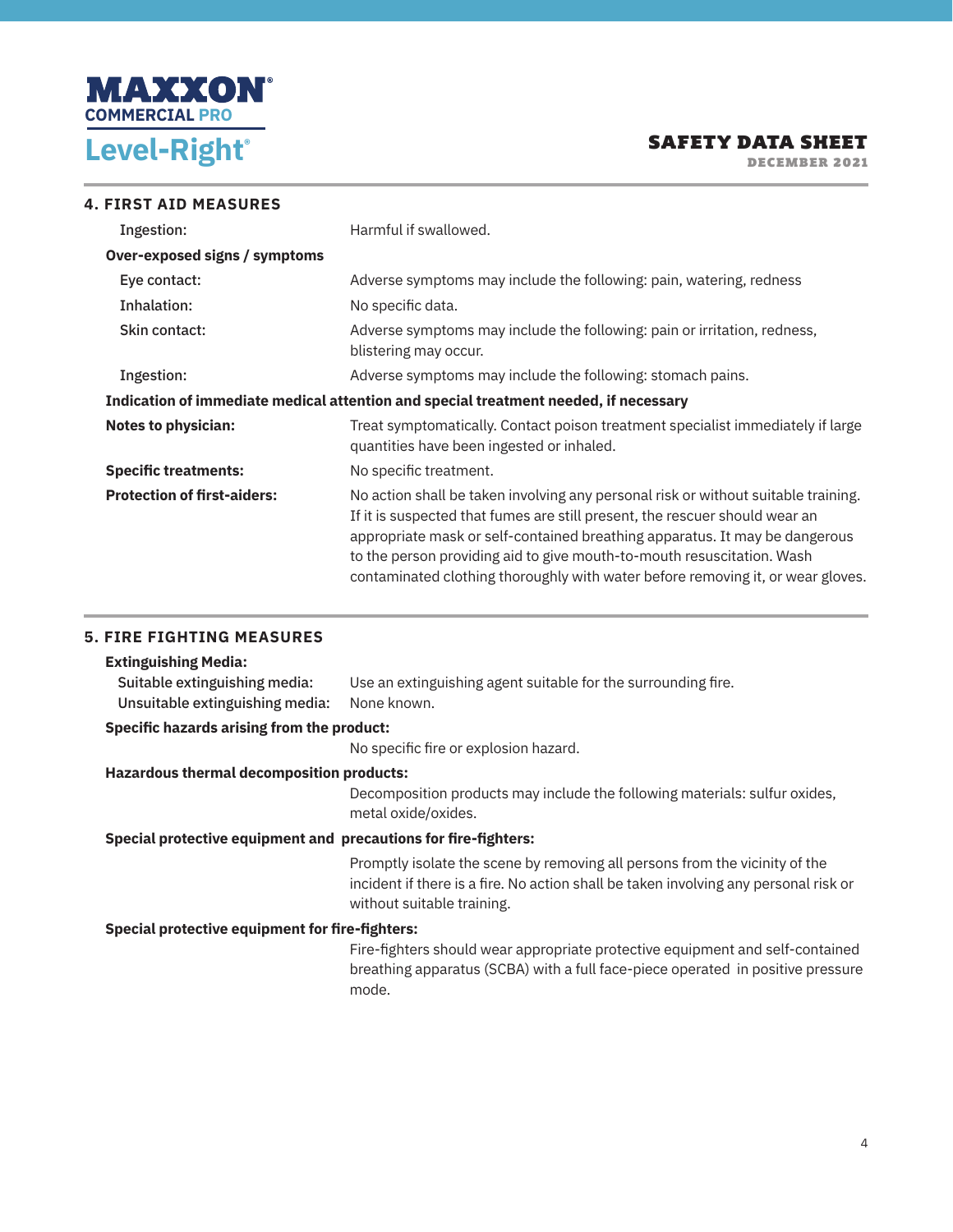

DECEMBER 2021

#### **6. ACCIDENTAL RELEASE MEASURES**

| For non-emergency personnel:                          | No action shall be taken involving any personal risk or without suitable training.<br>Evacuate surrounding areas. Keep unnecessary and unprotected personnel<br>from entering. Do not touch or walk through spilled material. Provide adequate<br>ventilation. Wear appropriate respirator when ventilation is inadequate. Put on<br>appropriate personal protective equipment.                                                                  |  |
|-------------------------------------------------------|--------------------------------------------------------------------------------------------------------------------------------------------------------------------------------------------------------------------------------------------------------------------------------------------------------------------------------------------------------------------------------------------------------------------------------------------------|--|
| For emergency responders:                             | If specialized clothing is required to deal with the spillage, take note of any<br>information in Section 8 on suitable and unsuitable materials. See also the<br>information in "For nonemergency personnel".                                                                                                                                                                                                                                   |  |
| <b>Environmental precautions:</b>                     | Avoid dispersal of spilled material and runoff and contact with soil, waterways,<br>drains and sewers. Inform the relevant authorities if the product has caused<br>environmental pollution (sewers, waterways, soil or air).                                                                                                                                                                                                                    |  |
| Methods and materials for containment and cleaning up |                                                                                                                                                                                                                                                                                                                                                                                                                                                  |  |
| Small spill:                                          | Move containers from spill area. Avoid dust generation. Do not dry sweep.<br>Vacuum dust with equipment fitted with a HEPA filter and place in a closed,<br>labeled waste container. Place spilled material in a designated, labeled waste<br>container. Dispose of via a licensed waste disposal contractor.                                                                                                                                    |  |
| Large spill:                                          | Approach release from upwind. Move containers from spill area. Prevent<br>entry into sewers, water courses, basements or confined areas. Avoid dust<br>generation. Do not dry sweep. Vacuum dust with equipment fitted with a<br>HEPA filter and place in a closed, labeled waste container. Dispose of via a<br>licensed waste disposal contractor. Note: see Section 1 for emergency contact<br>information and Section 13 for waste disposal. |  |

#### **7. HANDLING AND STORAGE**

#### **Precautions for safe handling**

| <b>Protective measures:</b> | Put on appropriate personal protective equipment (see Section 8). Persons with<br>a history of skin sensitization problems should not be employed in any process<br>in which this product is used. Avoid exposure - obtain special instructions<br>before use. Do not handle until all safety precautions have been read and<br>understood. Do not get in eyes or on skin or clothing. Do not ingest. If during<br>normal use the material presents a respiratory hazard, use only with adequate<br>ventilation or wear appropriate respirator. Keep in the original container or an<br>approved alternative made from a compatible material, kept tightly closed when<br>not in use. Empty containers retain product residue and can be hazardous. Do<br>not reuse container. |
|-----------------------------|--------------------------------------------------------------------------------------------------------------------------------------------------------------------------------------------------------------------------------------------------------------------------------------------------------------------------------------------------------------------------------------------------------------------------------------------------------------------------------------------------------------------------------------------------------------------------------------------------------------------------------------------------------------------------------------------------------------------------------------------------------------------------------|
| Advice on general           |                                                                                                                                                                                                                                                                                                                                                                                                                                                                                                                                                                                                                                                                                                                                                                                |
| occupational hygiene:       | Eating, drinking and smoking should be prohibited in areas where this material<br>is handled, stored and processed. Workers should wash hands and face before<br>eating, drinking and smoking. Remove contaminated clothing and protective<br>equipment before entering eating areas. See also Section 8 for additional<br>information on hygiene measures.                                                                                                                                                                                                                                                                                                                                                                                                                    |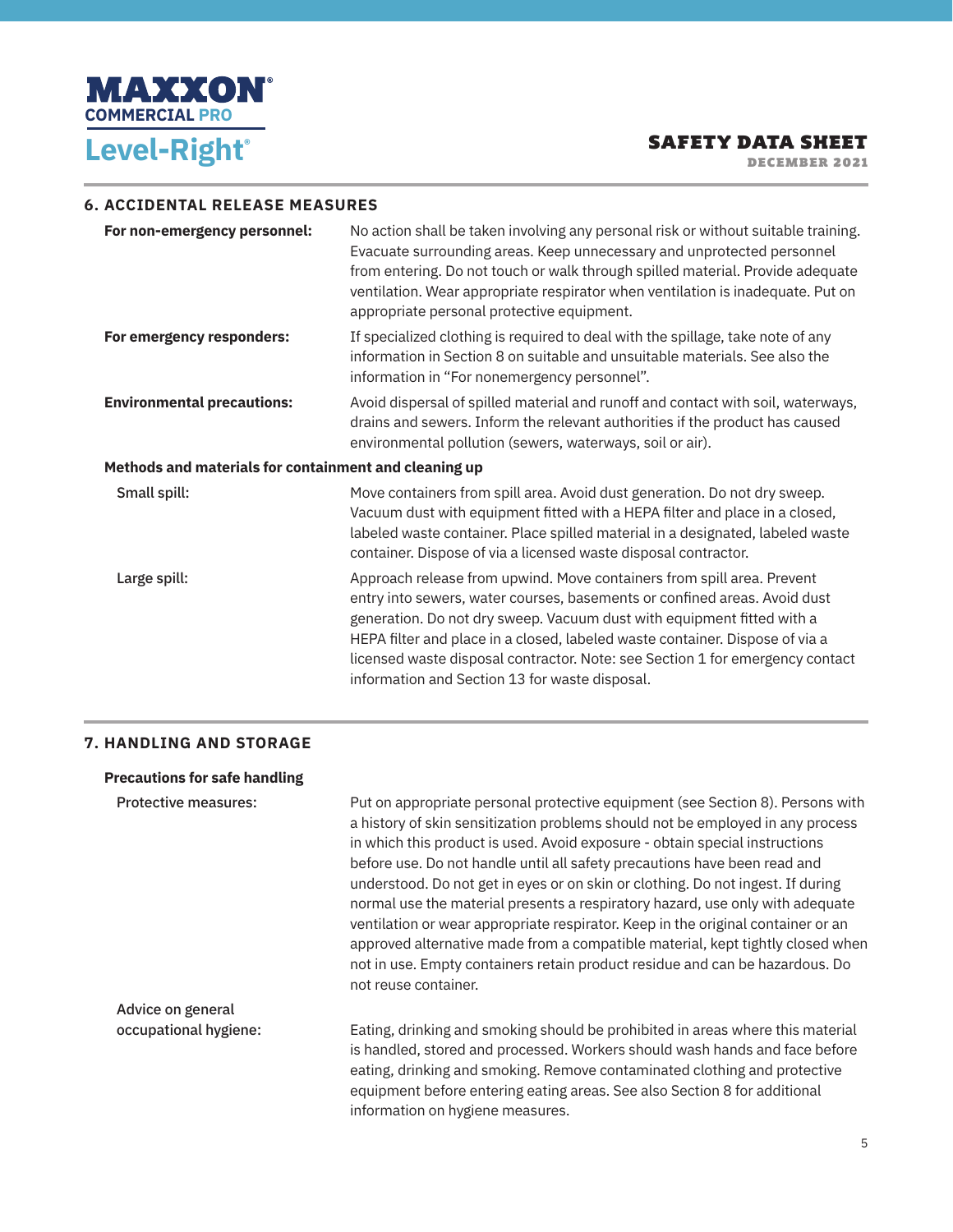

DECEMBER 2021

#### **7. HANDLING AND STORAGE** *Continued*

Conditions for safe storage,

including any incompatibilities: Store in accordance with local regulations. Store in original container protected from direct sunlight in a dry, cool and well-ventilated area, away from incompatible materials (see Section 10) and food and drink. Keep container tightly closed and sealed until ready for use. Containers that have been opened must be carefully resealed and kept upright to prevent leakage. Do not store in unlabeled containers. Use appropriate containment to avoid environmental contamination.

#### **8. EXPOSURE CONTROLS / PERSONAL PROTECTION**

#### **Control parameters**

**Occupational exposure limits:**

|                                          | <b>INGREDIENT</b><br><b>NAME</b>                                                                                                                                                                                                                                                                                                                                                                                                                                          | <b>EXPOSURE</b><br><b>LIMITS</b>                                                                                                                                                                                                                              |
|------------------------------------------|---------------------------------------------------------------------------------------------------------------------------------------------------------------------------------------------------------------------------------------------------------------------------------------------------------------------------------------------------------------------------------------------------------------------------------------------------------------------------|---------------------------------------------------------------------------------------------------------------------------------------------------------------------------------------------------------------------------------------------------------------|
|                                          | Calcium Sulfate                                                                                                                                                                                                                                                                                                                                                                                                                                                           | ACGIH TLV (United States, 3/2019).<br>TWA: 10 mg/m <sup>3</sup> 8 hours.<br>Form: Inhalable fraction                                                                                                                                                          |
|                                          | Cement, portland,<br>chemicals                                                                                                                                                                                                                                                                                                                                                                                                                                            | ACGIH TLV (United States, 3/2019).<br>TWA: 10 mg/m <sup>3</sup> 8 hours. Form: Respirable fraction<br>OSHA PEL (United States, 5/2018).<br>TWA: 5 mg/m <sup>3</sup> 8 hours. Form: Respirable fraction<br>TWA: 15 mg/m <sup>3</sup> 8 hours. Form: Total dust |
|                                          | Crystalline Silica                                                                                                                                                                                                                                                                                                                                                                                                                                                        | OSHA PEL Z3 (United States, 6/2016).<br>TWA: 250 mppcf / (%SiO2+5) 8 hours. Form: Respirable<br>TWA: 10 mg/m <sup>3</sup> / (%SiO2+2) 8 hours. Form: Respirable                                                                                               |
|                                          |                                                                                                                                                                                                                                                                                                                                                                                                                                                                           | OSHA PEL (United States, 5/2018).<br>TWA: 50 µg/m <sup>3</sup> 8 hours. Form: Respirable dust                                                                                                                                                                 |
|                                          |                                                                                                                                                                                                                                                                                                                                                                                                                                                                           | ACGIH TLV (United States, 3/2019).<br>TWA: 0.025 mg/m <sup>3</sup> 8 hours. Form: Respirable fraction                                                                                                                                                         |
| <b>Appropriate engineering controls:</b> | If user operations generate dust, fumes, gas, vapor or mist, use process<br>enclosures, local exhaust ventilation or other engineering controls to keep<br>worker exposure to airborne contaminants below any recommended or<br>statutory limits.                                                                                                                                                                                                                         |                                                                                                                                                                                                                                                               |
| <b>Environmental exposure controls:</b>  | Occupational exposure to nuisance dust (total and respirable) and respirable<br>crystalline silica should be monitored and controlled.                                                                                                                                                                                                                                                                                                                                    |                                                                                                                                                                                                                                                               |
| <b>Individual protection measures:</b>   |                                                                                                                                                                                                                                                                                                                                                                                                                                                                           |                                                                                                                                                                                                                                                               |
| Hygiene measures:                        | Wash hands, forearms and face thoroughly after handling chemical products,<br>before eating, smoking and using the lavatory and at the end of the working<br>period. Appropriate techniques should be used to remove potentially<br>contaminated clothing. Contaminated work clothing should not be allowed<br>out of the workplace. Wash contaminated clothing before reusing. Ensure that<br>eyewash stations and safety showers are close to the workstation location. |                                                                                                                                                                                                                                                               |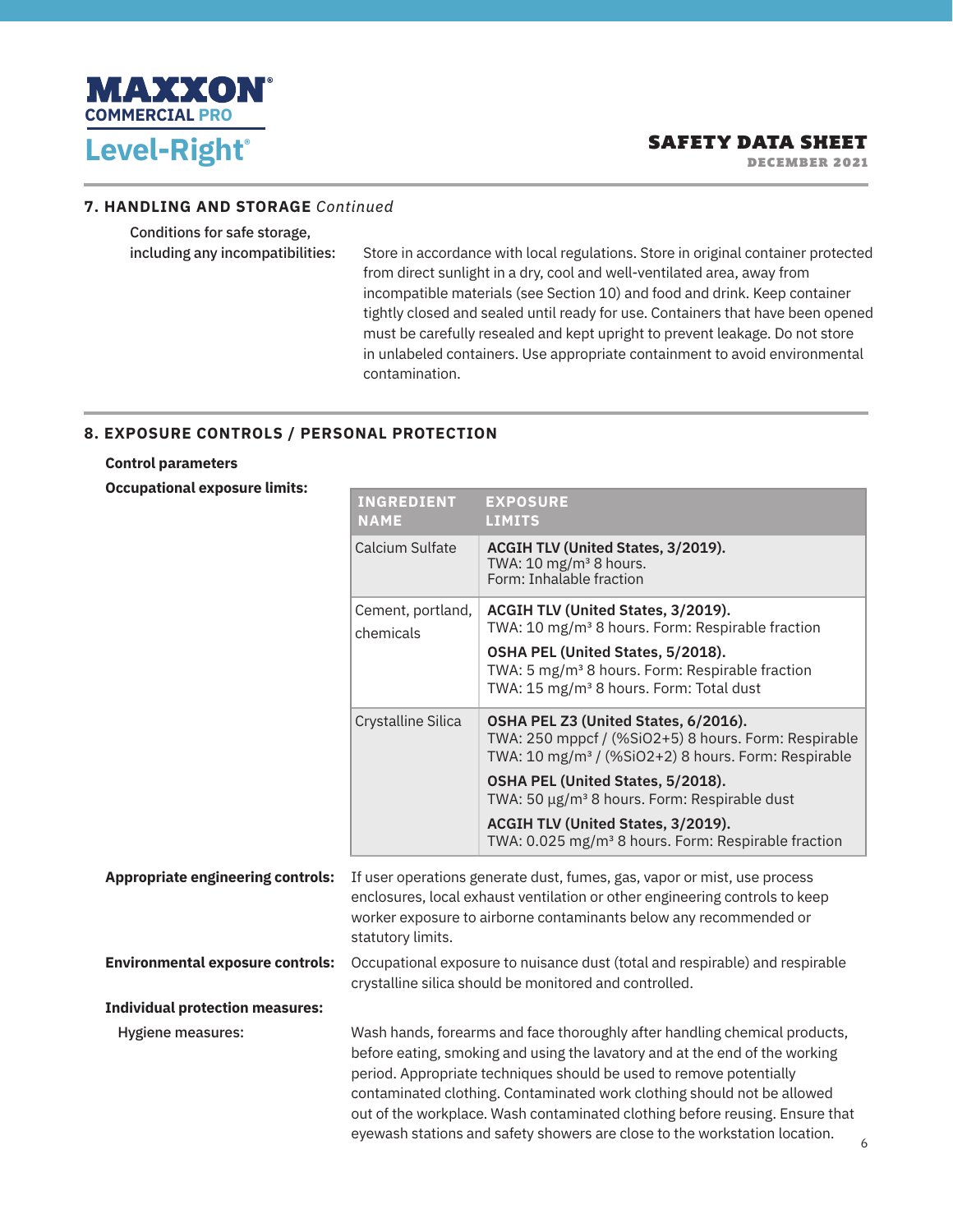

DECEMBER 2021

#### **8. EXPOSURE CONTROLS / PERSONAL PROTECTION** *Continued*

| Eye/face protection:           | Safety eyewear complying with an approved standard should be used when a<br>risk assessment indicates this is necessary to avoid exposure to liquid splashes,<br>mists, gases or dusts. If contact is possible, the following protection should be<br>worn, unless the assessment indicates a higher degree of protection: chemical<br>splash goggles and/or face shield. If inhalation hazards exist, a full-face<br>respirator may be required instead.                                                                                                                                                               |
|--------------------------------|-------------------------------------------------------------------------------------------------------------------------------------------------------------------------------------------------------------------------------------------------------------------------------------------------------------------------------------------------------------------------------------------------------------------------------------------------------------------------------------------------------------------------------------------------------------------------------------------------------------------------|
| <b>Skin Protection:</b>        |                                                                                                                                                                                                                                                                                                                                                                                                                                                                                                                                                                                                                         |
| <b>Hand Protection:</b>        | Chemical-resistant, impervious gloves complying with an approved standard<br>should be worn at all times when handling chemical products if a risk<br>assessment indicates this is necessary. Considering the parameters specified<br>by the glove manufacturer, check during use that the gloves are still retaining<br>their protective properties. It should be noted that the time to breakthrough for<br>any glove material may be different for different glove manufacturers. In the<br>case of mixtures, consisting of several substances, the protection time of the<br>gloves cannot be accurately estimated. |
| <b>Body protection:</b>        | Personal protective equipment for the body should be selected based on the<br>task being performed and the risks involved and should be approved by a<br>specialist before handling this product.                                                                                                                                                                                                                                                                                                                                                                                                                       |
| Other skin protection:         | Appropriate footwear and any additional skin protection measures should be<br>selected based on the task being performed and the risks involved and should<br>be approved by a specialist before handling this product.                                                                                                                                                                                                                                                                                                                                                                                                 |
| <b>Respiratory protection:</b> | Based on the hazard and potential for exposure, select a respirator that meets<br>the appropriate standard or certification. Respirators must be used according<br>to a respiratory protection program to ensure proper fitting, training, and other<br>important aspects of use.                                                                                                                                                                                                                                                                                                                                       |

#### **9. PHYSICAL AND CHEMICAL PROPERTIES**

| Appearance:                       |                       |
|-----------------------------------|-----------------------|
| <b>Physical state:</b>            | Solid [Powder]        |
| Color:                            | Grey to white [Light] |
| Odor:                             | Not available         |
| <b>Odor threshold:</b>            | Not available         |
| pH :                              | Not available         |
| <b>Melting point:</b>             | Not available         |
| <b>Boiling point:</b>             | Not available         |
| <b>Flash point:</b>               | Not available         |
| <b>Evaporation rate:</b>          | Not available         |
| <b>Flammability (solid, gas):</b> | Not available         |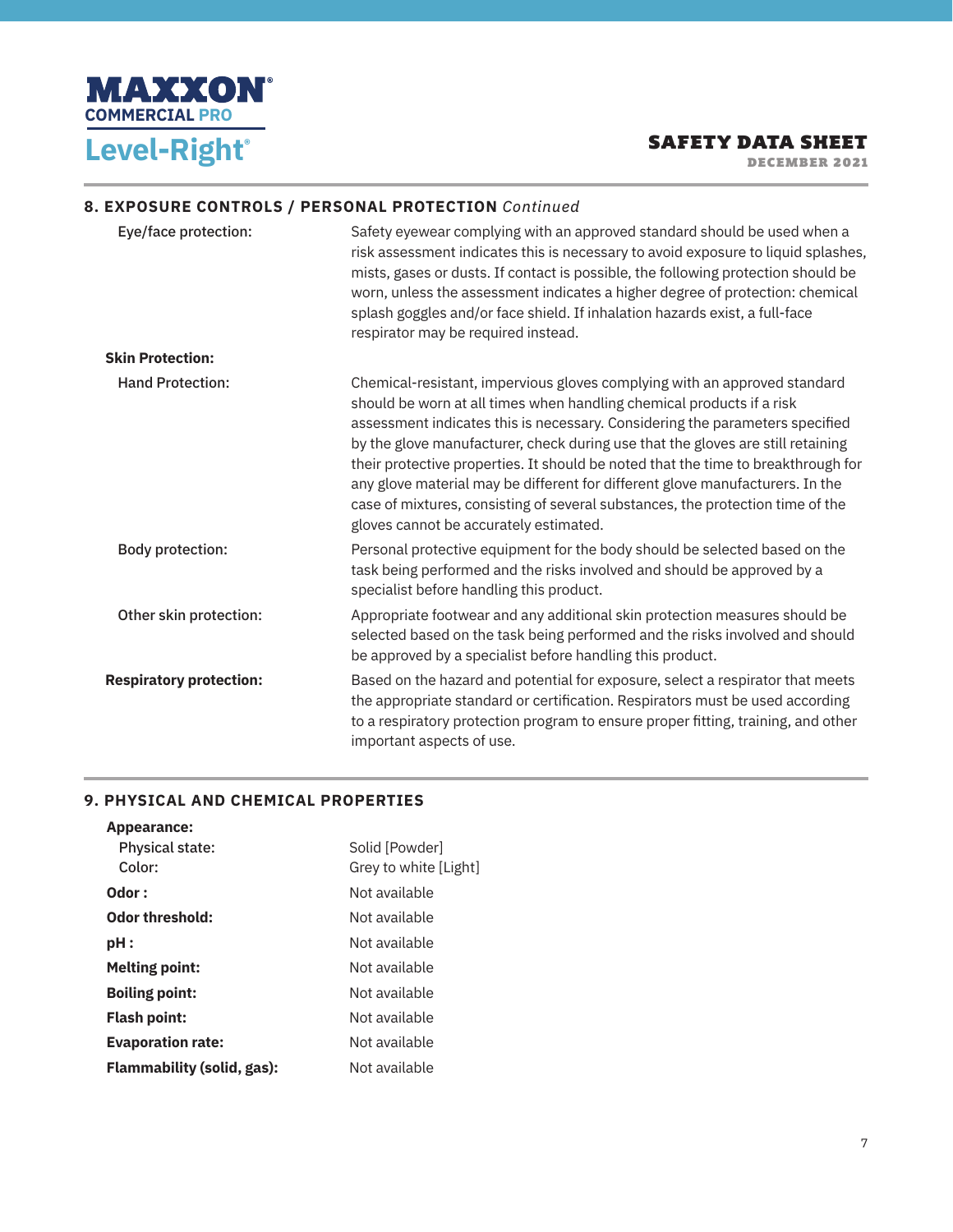

DECEMBER 2021

#### **9. PHYSICAL AND CHEMICAL PROPERTIES** *Continued*

| Lower and upper explosive         |               |
|-----------------------------------|---------------|
| (flammable limits):               | Not available |
| Vapor pressure:                   | Not available |
| <b>Vapor density:</b>             | Not available |
| <b>Relative density:</b>          | Not available |
| Solubility:                       | Not available |
| <b>Solubility in water:</b>       | Not available |
| <b>Partition co-efficient:</b>    |               |
| n-octanol/water                   | Not available |
| <b>Auto-ignition temperature:</b> | Not available |
| <b>Decomposition temperature:</b> | Not available |
| <b>Viscosity</b>                  | Not available |

#### **10. STABILITY AND REACTIVITY**

| <b>Reactivity:</b>                          | Reacts with water (normal condition of use).                                                                                                |
|---------------------------------------------|---------------------------------------------------------------------------------------------------------------------------------------------|
| <b>Chemical stability:</b>                  | The product is stable.                                                                                                                      |
|                                             | Possibility of hazardous reactions: Under normal conditions of storage and use, hazardous reactions will not occur.                         |
| <b>Conditions to avoid:</b>                 | Avoid dispersion of dust and the creation of dust clouds during cleaning up.<br>Contact with incompatible materials. Protect from moisture. |
| <b>Incompatible materials:</b>              | Acids.                                                                                                                                      |
| <b>Hazardous decomposition</b><br>products: | May include and are not limited to: calcium oxide and sulfur dioxide.                                                                       |

### **11. TOXICOLOGICAL INFORMATION**

## **Information on toxicological effects**

#### **Acute toxocity:**

| <b>PRODUCT/INGREDIENT NAME</b> | <b>RESULTS</b> | <b>SPECIES</b> | <b>DOSE</b>          | <b>EXPOSURE</b> |  |
|--------------------------------|----------------|----------------|----------------------|-----------------|--|
| Calcium Sulfate Hemihydrate    | LD50 Oral      | Rat            | $1581 \text{ mg/kg}$ |                 |  |
| <b>Irritation/Corrosion:</b>   | Not available  |                |                      |                 |  |
| <b>Sensitization:</b>          | Not available  |                |                      |                 |  |
| <b>Mutagenicity:</b>           | Not available  |                |                      |                 |  |
| <b>Carcinogenicity:</b>        | Not available  |                |                      |                 |  |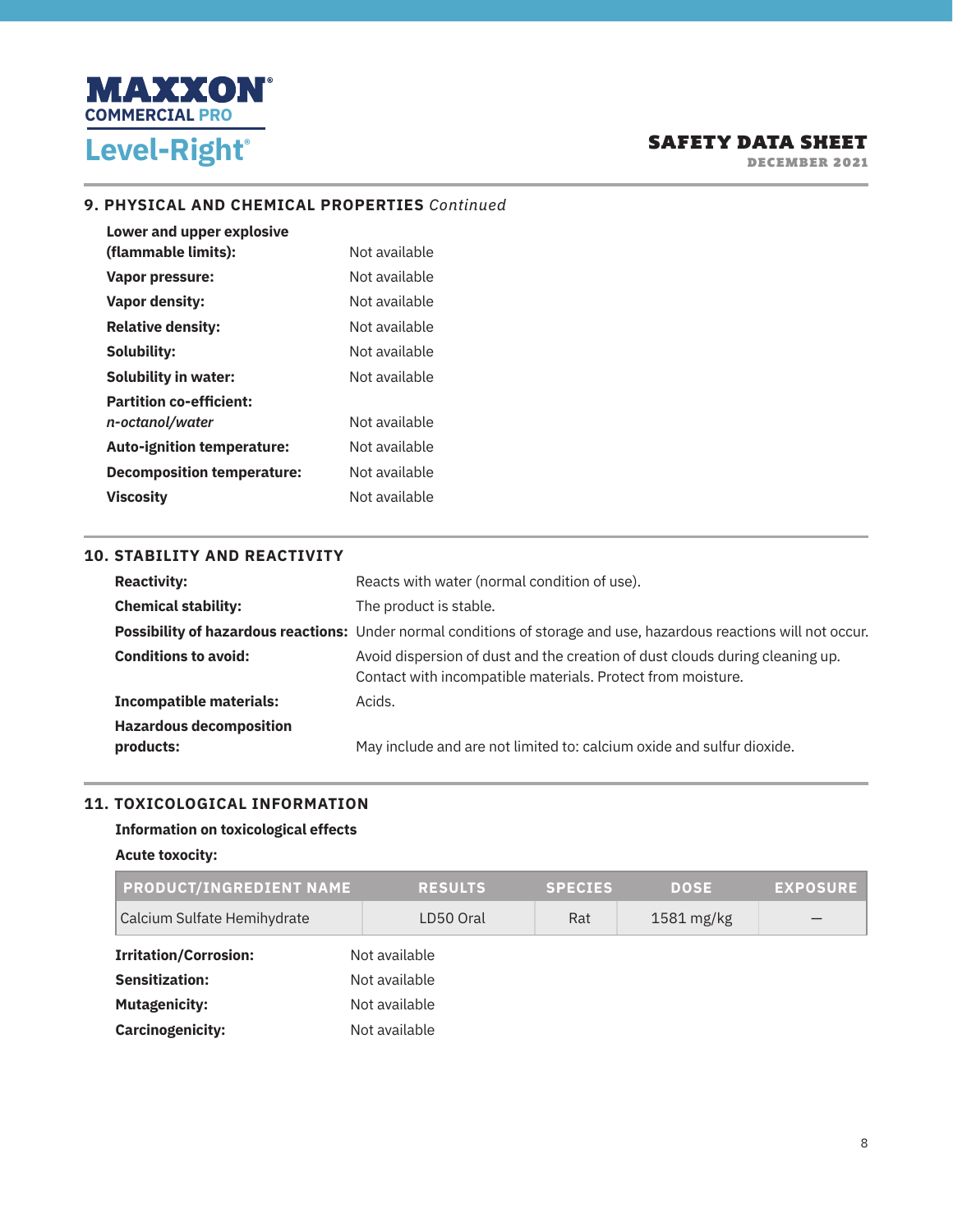

DECEMBER 2021

### **11. TOXICOLOGICAL INFORMATION** *Continued*

#### **Classification:**

| PRODUCT/INGREDIENT NAME                                                             |                 | <b>OSHA</b>                                                                                                                                                                                                                                                                                                                                                    | <b>IARC</b>              |  | <b>NTP</b>                      |
|-------------------------------------------------------------------------------------|-----------------|----------------------------------------------------------------------------------------------------------------------------------------------------------------------------------------------------------------------------------------------------------------------------------------------------------------------------------------------------------------|--------------------------|--|---------------------------------|
| Crystalline Silica                                                                  |                 |                                                                                                                                                                                                                                                                                                                                                                | $\mathbf{1}$             |  | Known to be a human carcinogen. |
| <b>Reproductive toxicity:</b>                                                       |                 | Not available                                                                                                                                                                                                                                                                                                                                                  |                          |  |                                 |
| <b>Teratogenicity:</b>                                                              |                 | Not available                                                                                                                                                                                                                                                                                                                                                  |                          |  |                                 |
| Specific target organ toxicity (single exposure)                                    |                 |                                                                                                                                                                                                                                                                                                                                                                |                          |  |                                 |
| <b>NAME</b>                                                                         | <b>CATEGORY</b> |                                                                                                                                                                                                                                                                                                                                                                | <b>ROUTE OF EXPOSURE</b> |  | <b>TARGET ORGANS</b>            |
| Crystalline Silica                                                                  | Category 3      |                                                                                                                                                                                                                                                                                                                                                                | Not applicable           |  | Respiratory tract irritation    |
| Specific target organ toxicity (repeated exposure)                                  |                 |                                                                                                                                                                                                                                                                                                                                                                |                          |  |                                 |
| <b>NAME</b>                                                                         | <b>CATEGORY</b> |                                                                                                                                                                                                                                                                                                                                                                | <b>ROUTE OF EXPOSURE</b> |  | <b>TARGET ORGANS</b>            |
| Crystalline Silica                                                                  | Category 1      |                                                                                                                                                                                                                                                                                                                                                                | Inhalation               |  | Lungs                           |
| <b>Aspiration hazard:</b>                                                           |                 | Not available                                                                                                                                                                                                                                                                                                                                                  |                          |  |                                 |
| <b>Information on the likely</b>                                                    |                 |                                                                                                                                                                                                                                                                                                                                                                |                          |  |                                 |
| route of exposures :                                                                |                 | Not available                                                                                                                                                                                                                                                                                                                                                  |                          |  |                                 |
| <b>Potential acute health effects:</b>                                              |                 |                                                                                                                                                                                                                                                                                                                                                                |                          |  |                                 |
| Eye contact:                                                                        |                 | Causes serious eye damage.                                                                                                                                                                                                                                                                                                                                     |                          |  |                                 |
| <b>Inhalation:</b>                                                                  |                 | Dust may irritate respiratory system. May cause damage to organs through<br>prolonged or repeated exposure by inhalation.                                                                                                                                                                                                                                      |                          |  |                                 |
| Skin contact:                                                                       |                 | Causes skin irritation. May cause an allergic skin reaction. Skin contact during<br>hardening (rehydration) may slowly develop sufficient heat that may cause<br>severe burns possibly resulting in permanent injury. Do not allow product to<br>harden around any body part or allow continuous, prolonged contact with skin.<br>Handling can cause dry skin. |                          |  |                                 |
| Ingestion:                                                                          |                 | Harmful if swallowed.                                                                                                                                                                                                                                                                                                                                          |                          |  |                                 |
| Symptoms related to physical, chemical, and toxicological characteristics           |                 |                                                                                                                                                                                                                                                                                                                                                                |                          |  |                                 |
| Eye contact:                                                                        |                 | Adverse symptoms may include the following: pain, watering, redness.                                                                                                                                                                                                                                                                                           |                          |  |                                 |
| Inhalation:                                                                         |                 | No specific data.                                                                                                                                                                                                                                                                                                                                              |                          |  |                                 |
| Skin contact:                                                                       |                 | Adverse symptoms may include the following: pain or irritation, redness,<br>blistering may occur.                                                                                                                                                                                                                                                              |                          |  |                                 |
| Ingestion:                                                                          |                 | Adverse symptoms may include the following: stomach pains.                                                                                                                                                                                                                                                                                                     |                          |  |                                 |
| Delayed and immediate effects and chronic effects from short and long-term exposure |                 |                                                                                                                                                                                                                                                                                                                                                                |                          |  |                                 |
| <b>Short term exposure:</b>                                                         |                 |                                                                                                                                                                                                                                                                                                                                                                |                          |  |                                 |
| Potential immediate effects :                                                       |                 | Not available                                                                                                                                                                                                                                                                                                                                                  |                          |  |                                 |
| <b>Potential delayed effects:</b>                                                   |                 | Not available                                                                                                                                                                                                                                                                                                                                                  |                          |  |                                 |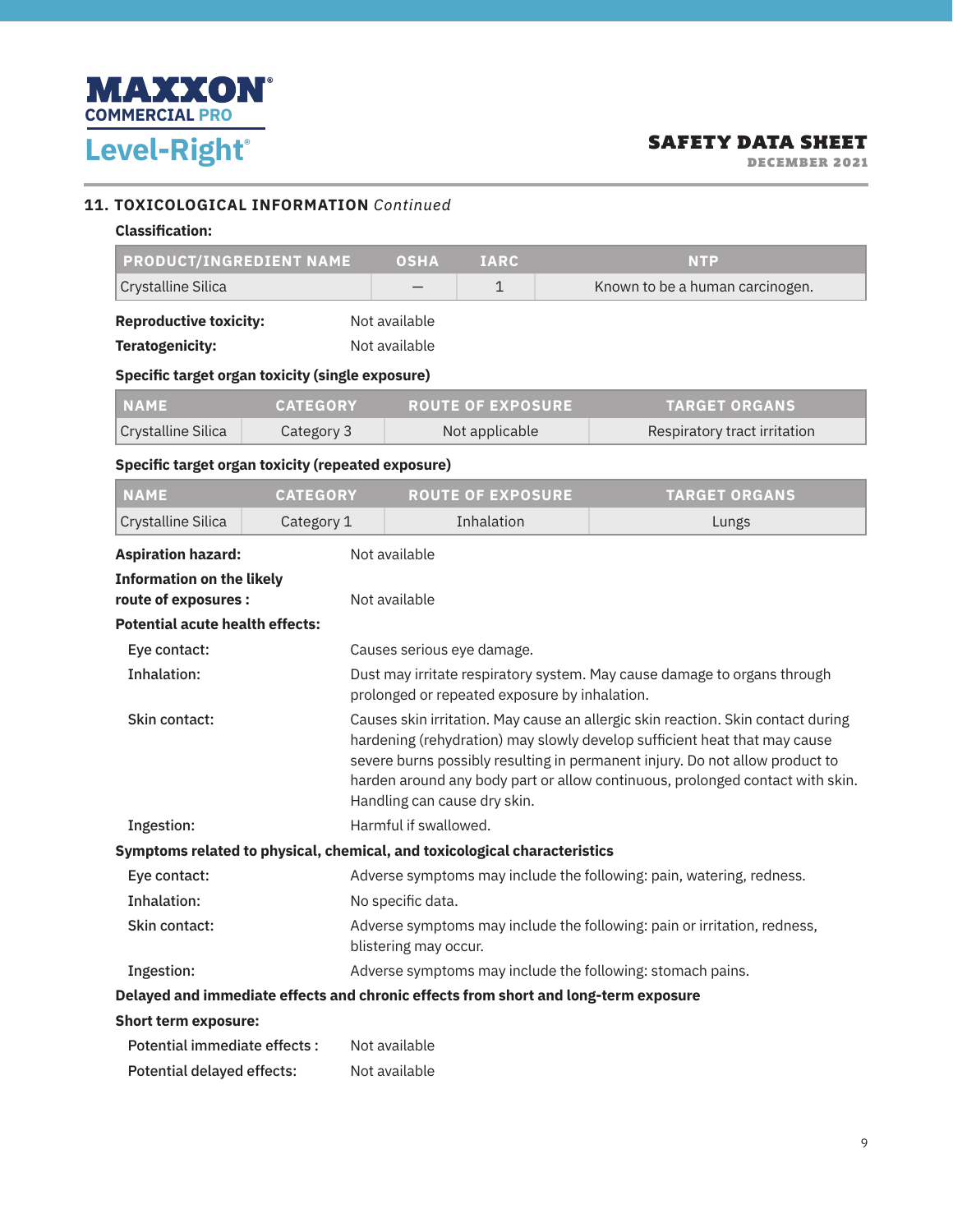

DECEMBER 2021

## **11. TOXICOLOGICAL INFORMATION** *Continued*

| Long term exposure                |                                                                                                                                                                                                                                                                                                                                                                                                                                                                                                                                                                                                                          |                                                                           |                                                                               |  |  |
|-----------------------------------|--------------------------------------------------------------------------------------------------------------------------------------------------------------------------------------------------------------------------------------------------------------------------------------------------------------------------------------------------------------------------------------------------------------------------------------------------------------------------------------------------------------------------------------------------------------------------------------------------------------------------|---------------------------------------------------------------------------|-------------------------------------------------------------------------------|--|--|
| Potential immediate effects:      | Not available                                                                                                                                                                                                                                                                                                                                                                                                                                                                                                                                                                                                            |                                                                           |                                                                               |  |  |
| Potential chronic health effects: | Not available                                                                                                                                                                                                                                                                                                                                                                                                                                                                                                                                                                                                            |                                                                           |                                                                               |  |  |
| Potential delayed effects:        | effects.                                                                                                                                                                                                                                                                                                                                                                                                                                                                                                                                                                                                                 | Prolonged inhalation may be harmful. Prolonged exposure may cause chronic |                                                                               |  |  |
| General:                          | very low levels.                                                                                                                                                                                                                                                                                                                                                                                                                                                                                                                                                                                                         | Causes damage to organs through prolonged or repeated exposure. Once      | sensitized, a severe allergic reaction may occur when subsequently exposed to |  |  |
| <b>Carcinogenicity:</b>           | Exposure to respirable crystalline silica in the form of quartz or cristobalite<br>from occupational sources is listed by IARC and NTP as a lung carcinogen.<br>Prolonged exposure to respirable crystalline silica has been known to cause<br>silicosis, a lung disease, which may be disabling. While there may be a factor of<br>individual susceptibility to a given exposure to a respirable silica dust, the risk<br>of contracting silicosis and the severity of the disease is clearly related to the<br>amount of respirable crystalline silica exposure and the length of time (usually<br>years) of exposure. |                                                                           |                                                                               |  |  |
| <b>Mutagenicity:</b>              | No known significant effects or critical hazards.                                                                                                                                                                                                                                                                                                                                                                                                                                                                                                                                                                        |                                                                           |                                                                               |  |  |
| <b>Teratogenicity:</b>            | No known significant effects or critical hazards.                                                                                                                                                                                                                                                                                                                                                                                                                                                                                                                                                                        |                                                                           |                                                                               |  |  |
| <b>Developmental effects:</b>     | No known significant effects or critical hazards.                                                                                                                                                                                                                                                                                                                                                                                                                                                                                                                                                                        |                                                                           |                                                                               |  |  |
| <b>Fertility effects:</b>         | No known significant effects or critical hazards.                                                                                                                                                                                                                                                                                                                                                                                                                                                                                                                                                                        |                                                                           |                                                                               |  |  |
|                                   | <b>ROUTE</b><br><b>ARE VALUE</b>                                                                                                                                                                                                                                                                                                                                                                                                                                                                                                                                                                                         |                                                                           |                                                                               |  |  |
|                                   | Oral                                                                                                                                                                                                                                                                                                                                                                                                                                                                                                                                                                                                                     | $19621 \text{ mo/kg}$                                                     |                                                                               |  |  |

| <b>ROUTE</b> | <b>ARE VALUE</b> |
|--------------|------------------|
| Oral         | 1962.1 mg/kg     |

## **12. ECOLOGICAL INFORMATION**

#### **Toxicity:**

| <b>PRODUCT/</b><br><b>INGREDIENT NAME</b>  | <b>RESULTS</b>                                    | <b>SPECIES</b> | <b>EXPOSURE</b> |
|--------------------------------------------|---------------------------------------------------|----------------|-----------------|
| Crystalline Silica                         | Acute LC50 10000 mg/l                             | Fish           | 96 hours        |
| <b>Persistence and degradability:</b>      | Not available                                     |                |                 |
| <b>Bioaccumulative potential:</b>          | Not available                                     |                |                 |
| <b>Mobility in soil:</b>                   |                                                   |                |                 |
| Soil/water partition<br>coefficient (KOC): | Not available                                     |                |                 |
| Other adverse effects:                     | No known significant effects or critical hazards. |                |                 |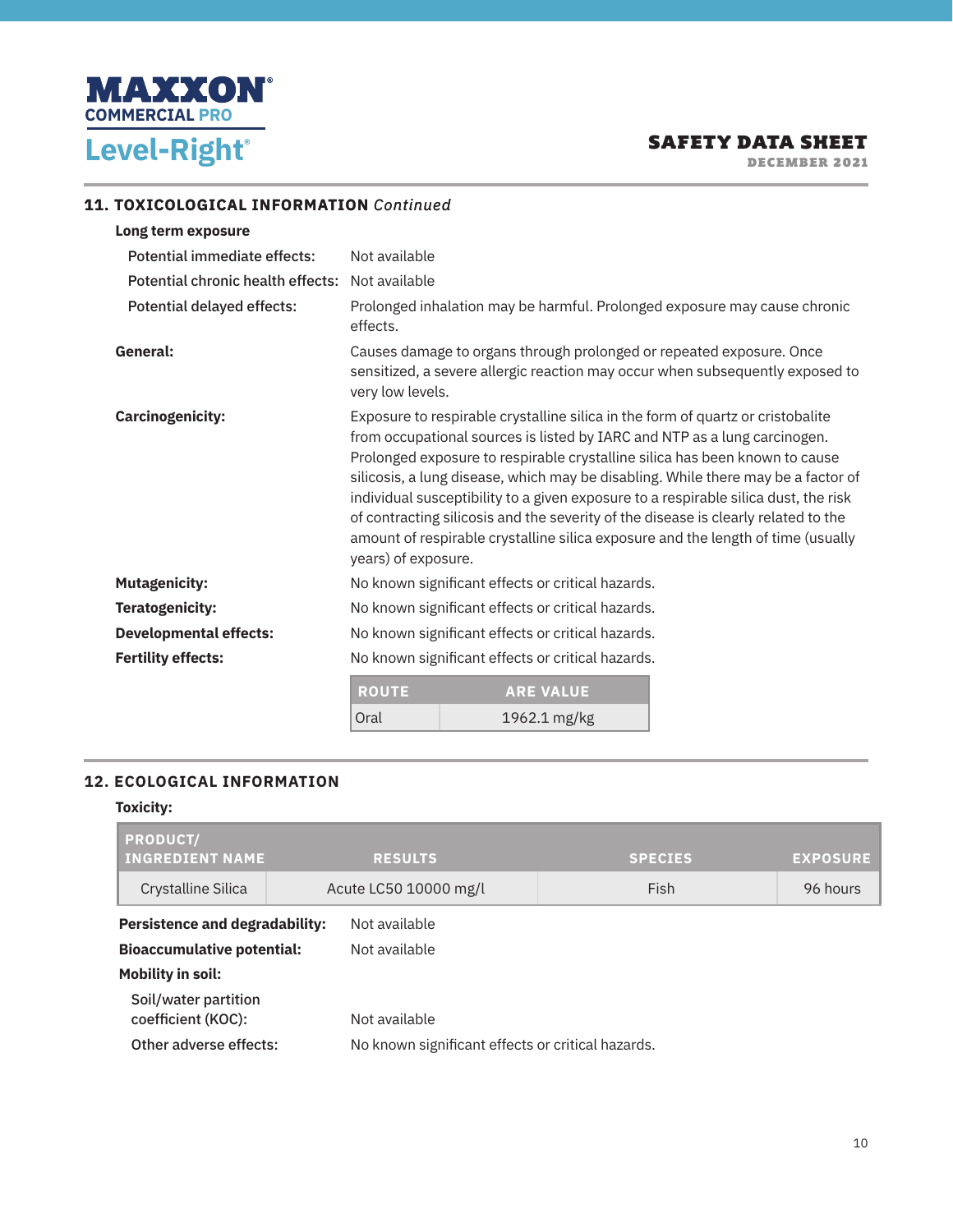

DECEMBER 2021

#### **13. DISPOSAL CONSIDERATIONS**

**Disposal methods:** The generation of waste should be avoided or minimized wherever possible. Disposal of this product, solutions and any by-products should at all times comply with the requirements of environmental protection and waste disposal legislation and any regional local authority requirements. Dispose of surplus and non-recyclable products via a licensed waste disposal contractor. Waste should not be disposed of untreated to the sewer unless fully compliant with the requirements of all authorities with jurisdiction. Waste packaging should be recycled. Incineration or landfill should only be considered when recycling is not feasible. This material and its container must be disposed of in a safe way. Care should be taken when handling emptied containers that have not been cleaned or rinsed out. Empty containers or liners may retain some product residues. Avoid dispersal of spilled material and runoff and contact with soil, waterways, drains and sewers.

### **14. TRANSPORTATION INFORMATION**

|                            | <b>DOT CLASSIFICATION</b> | <b>IMDG</b>   | <b>IATA</b>   |
|----------------------------|---------------------------|---------------|---------------|
| UN number                  | Not regulated             | Not regulated | Not regulated |
| UN proper shipping name    |                           |               |               |
| Transport hazard class(es) |                           |               |               |
| Packing group              |                           |               |               |
| Environmental hazards      | N <sub>o</sub>            | No            | <b>No</b>     |

#### **Additional information**

Special precautions for user: Transport within user's premises: always transport in closed containers that are upright and secure. Ensure that persons transporting the product know what to do in the event of an accident or spillage.

**Transport in bulk according to Annex II of MARPOL and the IBC code:** 

Not available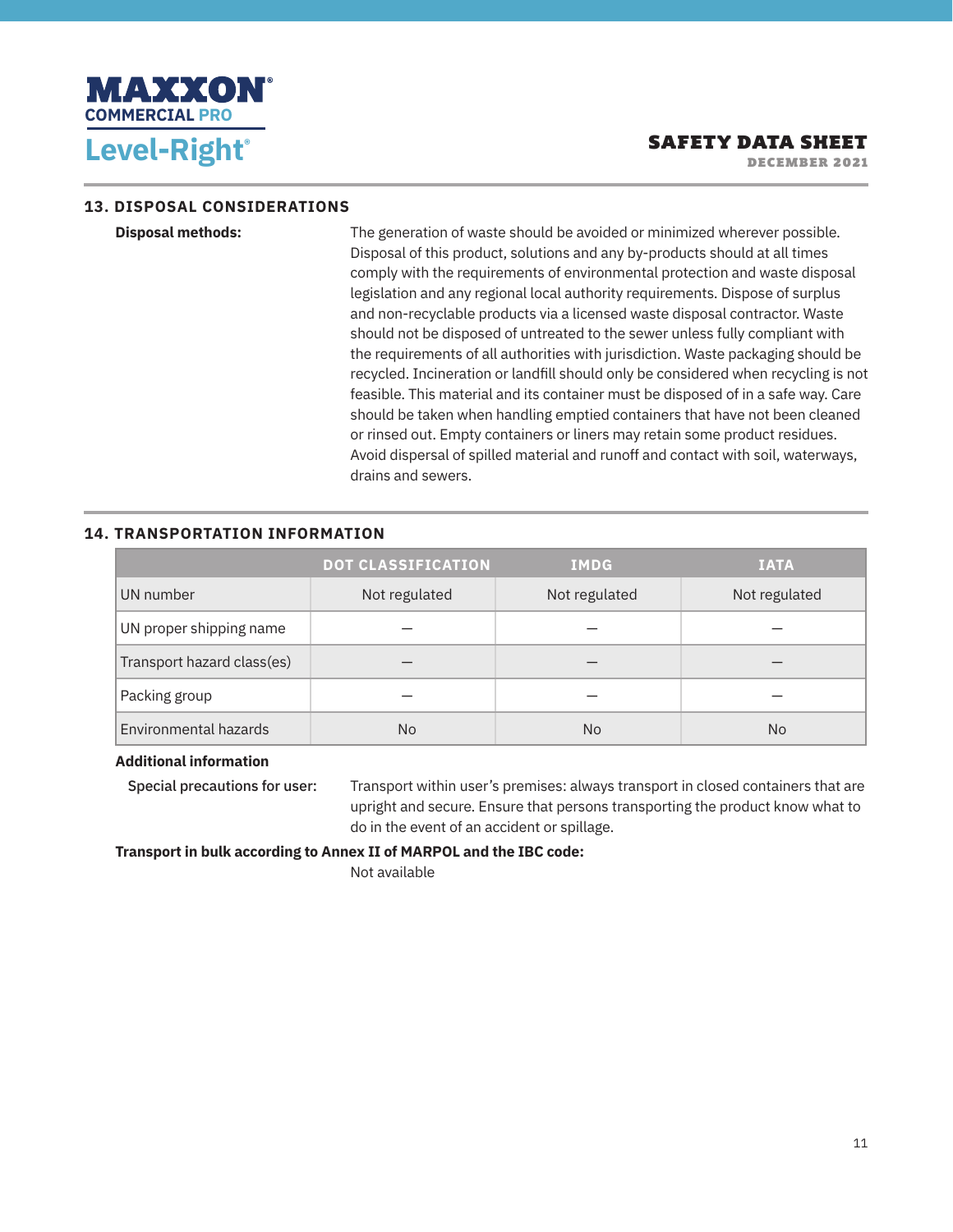

DECEMBER 2021

| Not determined                                              |
|-------------------------------------------------------------|
| Vinyl acetate; Formaldehyde; acetaldehyde; propylene oxide. |
| All components are listed or exempted.                      |
| Hazardous Air Pollutants (HAPs): Listed                     |
| Not listed                                                  |
| Not listed                                                  |
| Not listed                                                  |
| Not listed                                                  |
| <b>SARA 302/304: Composition/information on ingredients</b> |
| <b>15. REGULATORY INFORMATION</b>                           |

| Name.           | %          | <b>EHS</b> |       | <b>SARA 302 TPQ</b> |       | <b>SARA 304 RQ</b> |
|-----------------|------------|------------|-------|---------------------|-------|--------------------|
|                 |            |            | (lbs) | (gallons)           | (lbs) | (gallons)          |
| Ethylene oxide  | < 0.1      | Yes        | 1000  |                     | 10    |                    |
| Propylene oxide | $\leq 0.1$ | Yes        | 10000 | 1444.3              | 100   | 14.4               |
| Vinyl acetate   | $\leq 0.1$ | Yes        | 1000  | 129                 | 5000  | 644.8              |
| Formaldehyde    | < 0.1      | Yes        | 500   | 73.9                | 100   | 14.8               |

**SARA 304 RQ: 1** 5888241.2 lbs / 2673261.5 kg

### **SARA 311/312 Classifications:**

| <b>ACUTE TOXICITY (oral):</b>                      | Category 4  |
|----------------------------------------------------|-------------|
| <b>SKIN IRRITATION:</b>                            | Category 2  |
| SERIOUS EYE DAMAGE:                                | Category 1  |
| SKIN SENSITIZATION:                                | Category 1  |
| CARCINOGENICITY:                                   | Category 1A |
| SPECIFIC TARGET ORGAN<br><b>TOXICITY (REPEATED</b> |             |
| EXPOSURE) (lungs):                                 | Category 1  |
|                                                    |             |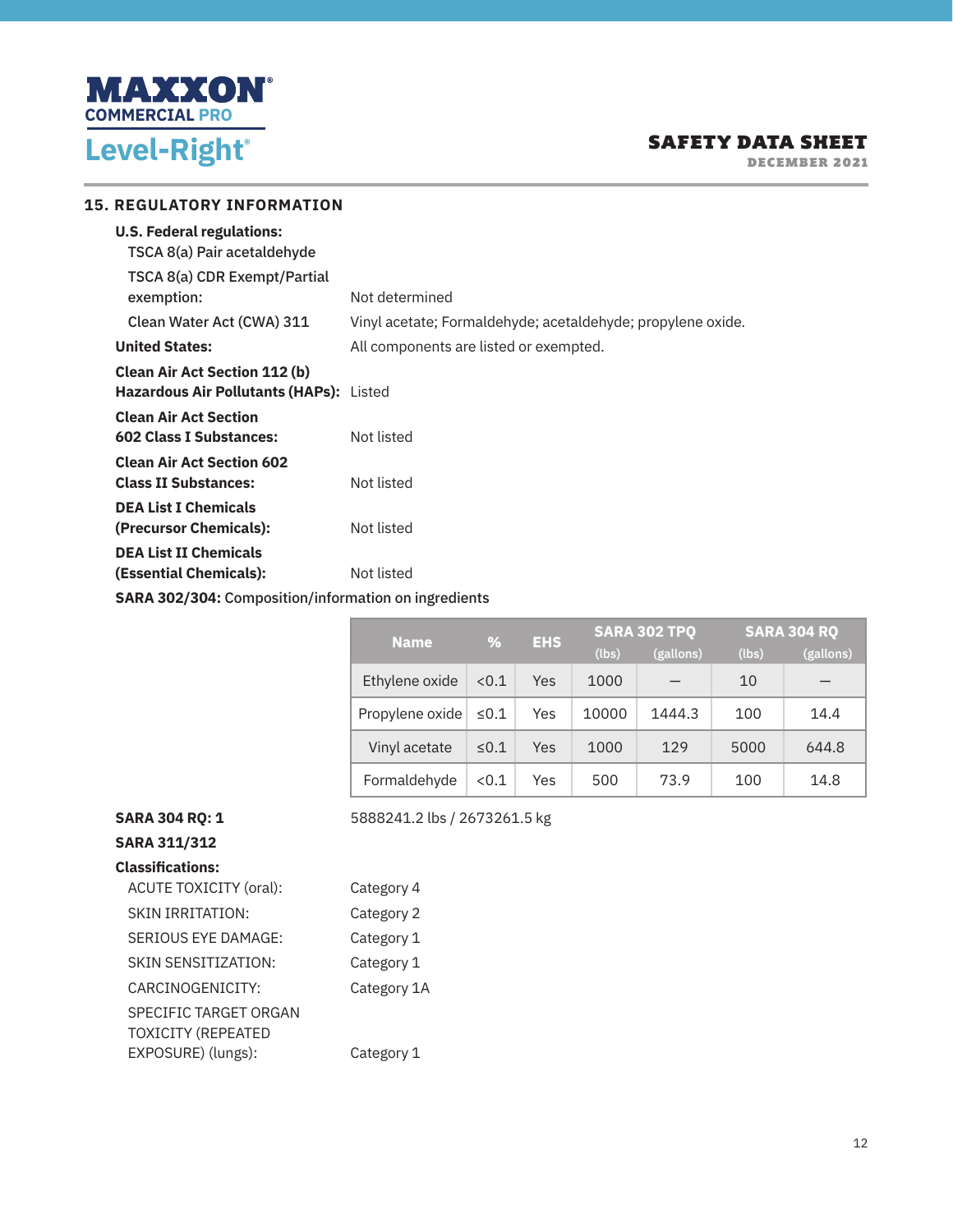

DECEMBER 2021

#### **15. REGULATORY INFORMATION** *Continued*

## **Composition/information on ingredients:**

| <b>NAME</b>                  | %                                                   | <b>CLASSIFICATION</b>                                                                                                                                                                                                                              |  |  |  |  |
|------------------------------|-----------------------------------------------------|----------------------------------------------------------------------------------------------------------------------------------------------------------------------------------------------------------------------------------------------------|--|--|--|--|
| Calcium Sulfate Hemihydrate  |                                                     | ACUTE TOXICITY (oral) - Category 4                                                                                                                                                                                                                 |  |  |  |  |
|                              | $\geq$ 75 - $\leq$ 90<br>$\geq 10 - 15$<br>$\leq 5$ | EYE IRRITATION - Category 2A                                                                                                                                                                                                                       |  |  |  |  |
|                              |                                                     | <b>COMBUSTIBLE DUSTS</b>                                                                                                                                                                                                                           |  |  |  |  |
|                              |                                                     | <b>SKIN IRRITATION - Category 2</b>                                                                                                                                                                                                                |  |  |  |  |
| Cement, Portland, Chemicals  |                                                     | SERIOUS EYE DAMAGE - Category 1                                                                                                                                                                                                                    |  |  |  |  |
|                              |                                                     | SKIN SENSITIZATION - Category 1                                                                                                                                                                                                                    |  |  |  |  |
|                              | <b>EYE IRRITATION - Category 2A</b>                 |                                                                                                                                                                                                                                                    |  |  |  |  |
|                              |                                                     | CARCINOGENICITY - Category 1A<br>SPECIFIC TARGET ORGAN TOXICITY (SINGLE EXPOSURE)<br>(Respiratory tract irritation) - Category 3<br>SPECIFIC TARGET ORGAN TOXICITY (REPEATED<br>EXPOSURE) - Category 1<br>SPECIFIC TARGET ORGAN TOXICITY (REPEATED |  |  |  |  |
|                              |                                                     |                                                                                                                                                                                                                                                    |  |  |  |  |
|                              |                                                     |                                                                                                                                                                                                                                                    |  |  |  |  |
| Crystalline Silica           |                                                     |                                                                                                                                                                                                                                                    |  |  |  |  |
|                              |                                                     |                                                                                                                                                                                                                                                    |  |  |  |  |
|                              |                                                     |                                                                                                                                                                                                                                                    |  |  |  |  |
|                              |                                                     | EXPOSURE) (lungs) (inhalation) - Category                                                                                                                                                                                                          |  |  |  |  |
| <b>US state regulations:</b> |                                                     |                                                                                                                                                                                                                                                    |  |  |  |  |

| Massachusetts:                    | The following components are listed: SILICA, CRYSTALLINE, QUARTZ;<br>PORTLAND CEMENT                                                                                                                                                                                                                                                                                                                                                                                                                                                                 |
|-----------------------------------|------------------------------------------------------------------------------------------------------------------------------------------------------------------------------------------------------------------------------------------------------------------------------------------------------------------------------------------------------------------------------------------------------------------------------------------------------------------------------------------------------------------------------------------------------|
| New York:                         | None of the components are listed.                                                                                                                                                                                                                                                                                                                                                                                                                                                                                                                   |
| New Jersey:                       | The following components are listed: SILICA, QUARTZ; QUARTZ (SiO2);<br>SILICATE, PORTLAND CEMENT; CEMENT, PORTLAND, CHEMICALS                                                                                                                                                                                                                                                                                                                                                                                                                        |
| Pennsylvania:                     | The following components are listed: QUARTZ DUST; QUARTZ; CEMENT,<br>PORTLAND, CHEMICALS                                                                                                                                                                                                                                                                                                                                                                                                                                                             |
| <b>California Proposition 65:</b> | <b>WARNING:</b> This product can expose you to Ethylene oxide, which is known to<br>the State of California to cause cancer and birth defects or other reproductive<br>harm. This product can expose you to chemicals including Silica, crystalline,<br>Formaldehyde, Acetaldehyde, 1,4-Dioxane, Propylene oxide, which are known<br>to the State of California to cause cancer, and Methanol, which is known to the<br>State of California to cause birth defects or other reproductive harm. For more<br>information go to www.P65Warnings.ca.gov. |

| <b>PRODUCT/INGREDIENT NAME</b> | <b>NO SIGNIFICANT</b><br><b>RISK LEVEL</b> | <b>MAXIMUM ACCEPTABLE</b><br><b>DOSAGE LEVEL</b> |
|--------------------------------|--------------------------------------------|--------------------------------------------------|
| Silica, crystalline            |                                            |                                                  |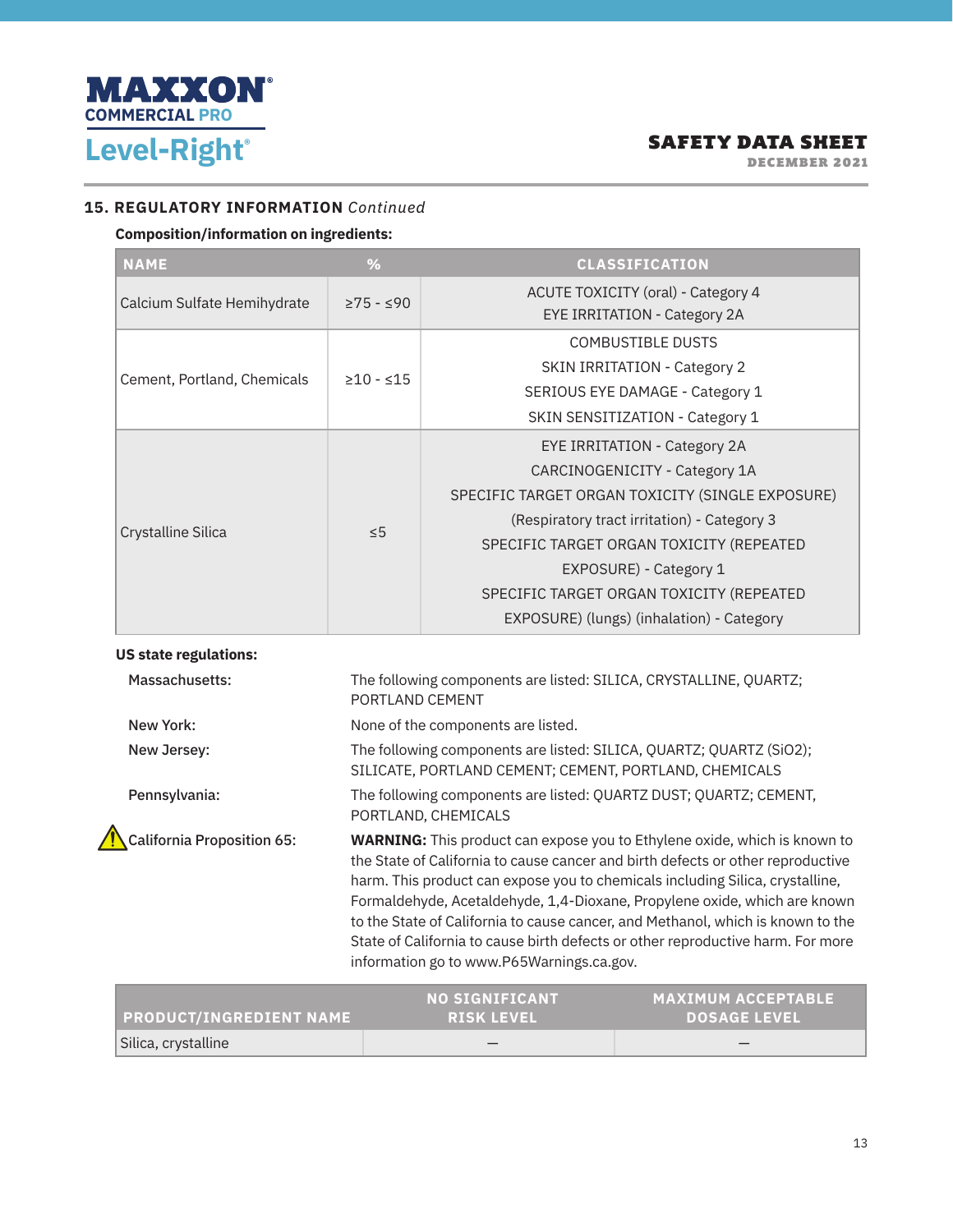

DECEMBER 2021

#### **15. REGULATORY INFORMATION** *Continued*

| PRODUCT/INGREDIENT NAME | <b>NO SIGNIFICANT</b><br><b>RISK LEVEL</b> | <b>MAXIMUM ACCEPTABLE</b><br><b>DOSAGE LEVEL</b> |
|-------------------------|--------------------------------------------|--------------------------------------------------|
| Silica, crystalline     |                                            |                                                  |
| Formaldehyde            | Yes                                        |                                                  |
| Methanol                |                                            | Yes                                              |
| Acetaldehyde            | Yes                                        |                                                  |
| 1,4-Dioxane             | <b>Yes</b>                                 |                                                  |
| Ethylene oxide          | Yes                                        | Yes                                              |
| Propylene oxide         |                                            |                                                  |

| <b>Inventory List:</b> |  |
|------------------------|--|
|------------------------|--|

| Australia:                | Not determined                         |
|---------------------------|----------------------------------------|
| Canada:                   | All components are listed or exempted  |
| China:                    | Not determined                         |
| Europe:                   | Not determined                         |
| Japan:                    | Japan inventory (ENCS): Not determined |
|                           | Japan inventory (ISHL): Not determined |
| Malaysia:                 | Not determined                         |
| New Zealand:              | Not determined                         |
| Philippines:              | Not determined                         |
| <b>Republic of Korea:</b> | Not determined                         |
| Taiwan:                   | Not determined                         |
| Thailand:                 | Not determined                         |
| Turkey:                   | Not determined                         |
| Viet Nam:                 | Not determined                         |
|                           |                                        |

#### **16. OTHER INFORMATION**

|         | <b>Hazardous Material Information System (U.S.A):</b> |
|---------|-------------------------------------------------------|
| Health: |                                                       |

| Health:          |  |
|------------------|--|
| Flammability:    |  |
| Physical hazard: |  |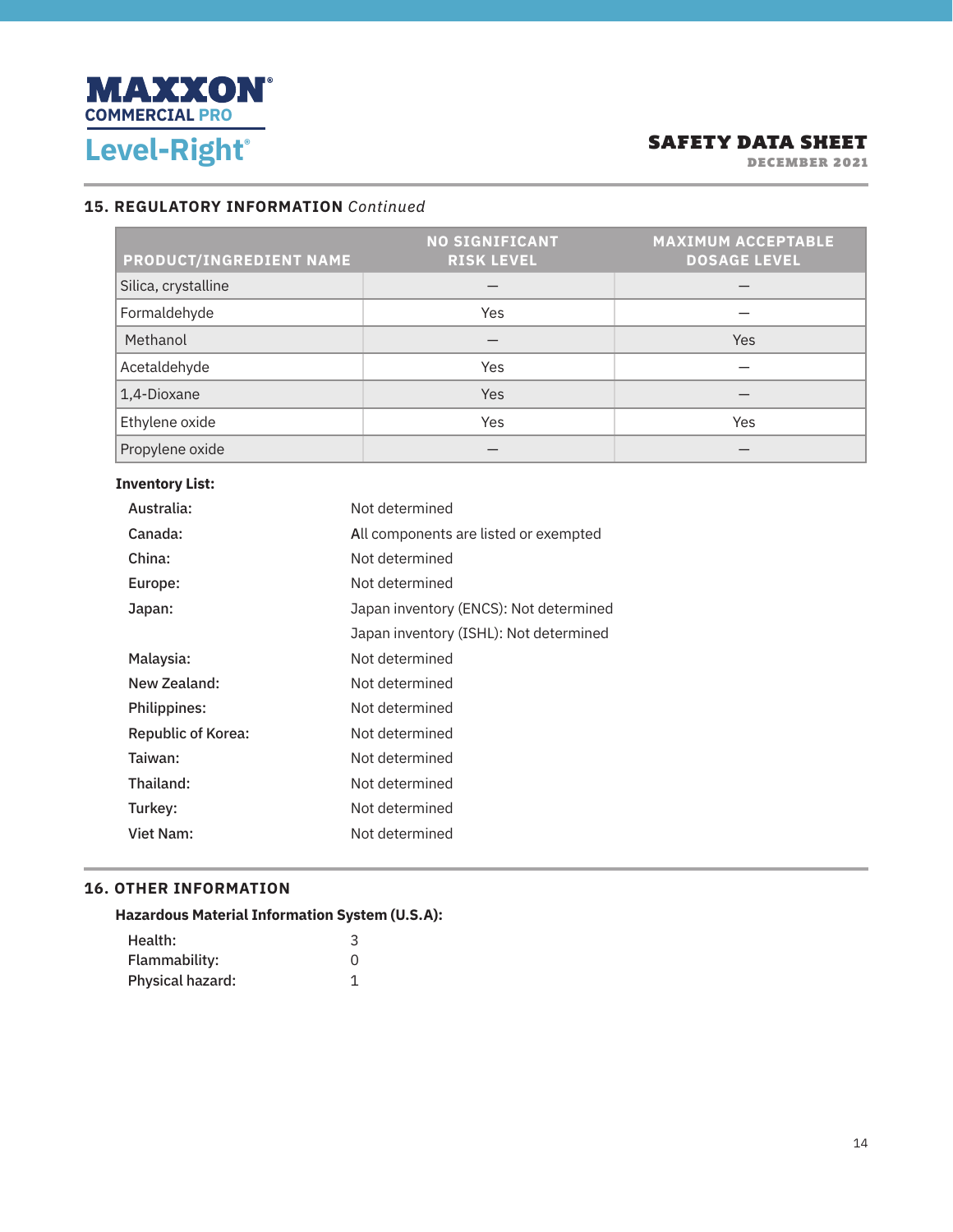

DECEMBER 2021

#### **16. OTHER INFORMATION** *Continued*

**Caution:** HMIS® ratings are based on a 0-4 rating scale, with 0 representing minimal hazards or risks, and 4 representing significant hazards or risks. Although HMIS® ratings and the associated label are not required on SDSs or products leaving a facility under 29 CFR 1910.1200, the preparer may choose to provide them. HMIS® ratings are to be used with a fully implemented HMIS® program. HMIS® is a registered trademark and service mark of the American Coatings Association, Inc. The customer is responsible for determining the PPE code for this material. For more information on HMIS®

#### **National Fire Protection Association (U.S.A):** Health  $\langle 3$ 0 0 Flammability Instability/Reactivity Special

Reprinted with permission from NFPA 704-2001, Identification of the Hazards of Materials for Emergency Response Copyright ©1997, National Fire Protection Association, Quincy, MA 02269. This reprinted material is not the complete and official position of the National Fire Protection Association, on the referenced subject which is represented only by the standard in its entirety. Copyright ©2001, National Fire Protection Association, Quincy, MA 02269. This warning system is intended to be interpreted and applied only by properly trained individuals to identify fire, health and reactivity hazards of chemicals. The user is referred to certain limited number of chemicals with recommended classifications in NFPA 49 and NFPA 325, which would be used as a guideline only. Whether the chemicals are classified by NFPA or not, anyone using the 704 systems to classify chemicals does so at their own risk.

#### **Procedure used to derive the classification:**

| <b>CLASSIFICATION</b>                                                   | <b>JUSTIFICATION</b> |
|-------------------------------------------------------------------------|----------------------|
| ACUTE TOXICITY (oral) - Category 4                                      | Calculation method   |
| <b>SKIN IRRITATION</b>                                                  | Calculation method   |
| SERIOUS EYE DAMAGE - Category 1                                         | Calculation method   |
| SKIN SENSITIZATION - Category 1                                         | Calculation method   |
| CARCINOGENICITY - Category 1A                                           | Calculation method   |
| SPECIFIC TARGET ORGAN TOXICITY (REPEATED EXPOSURE) (lungs) - Category 1 | Calculation method   |

#### **Key to abbreviations**

ATE = Acute Toxicity Estimate

- BCF = Bioconcentration Factor
- GHS = Globally Harmonized System of Classification and Labelling of Chemicals
- IATA = International Air Transport Association
- IBC = Intermediate Bulk Container
- IMDG = International Maritime Dangerous Goods
- LogPow = logarithm of the octanol/water partition coefficient
- MARPOL = International Convention for the Prevention of Pollution from Ships,
	- 1973 as modified by the Protocol of 1978. ("Marpol" = marine pollution)
- UN = United Nations